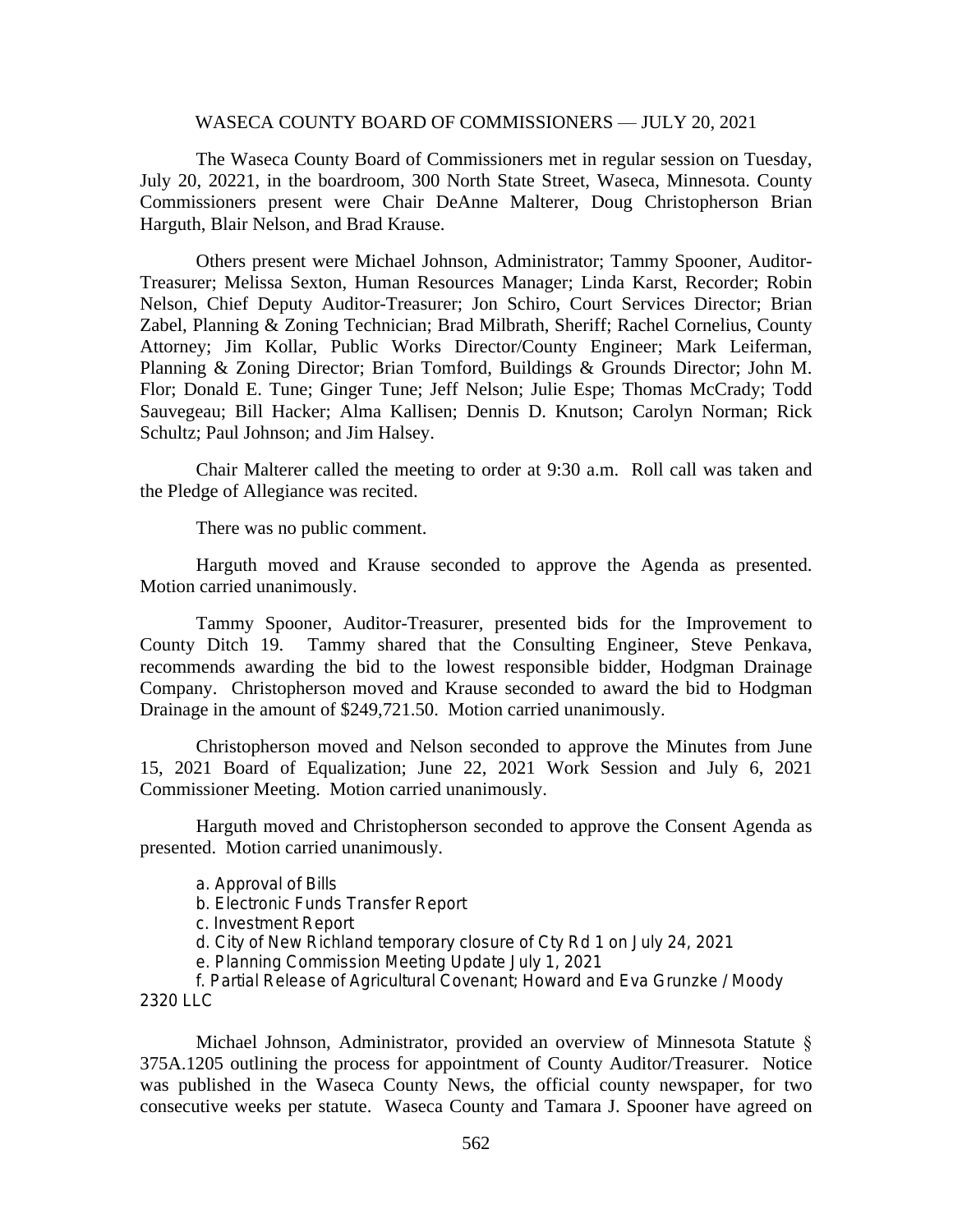terms for a contract. The public hearing for appointment was opened at 9:42 a.m. There was no public comment. Christopherson moved and Krause seconded to close the public hearing. Motion carried unanimously and the public hearing was closed at 9:43 a.m.

Harguth moved and Christopherson seconded to adopt Resolution 2021-28 Appointment of Auditor/Treasurer Position Pursuant to Minn. Stat. § 375A.1205. Nelson expressed that having the position appointed rather than elected loses the requirement of living in the county, which concerns him. Motion carried unanimously.

## **RESOLUTION #2021-28 APPOINTMENT OF AUDITOR/TREASURER POSITION PURSUANT TO** MINN. STAT. § 375A.1205

**WHEREAS**, the Auditor/Treasurer position is currently an Elected Officer of Waseca County; and

**WHEREAS**, the parties acknowledge that Minn. Stat. § 375A.1205 permits the Board to appoint the Officer by following the process outlined in Section 375A.1205; and

**WHEREAS**, the parties further acknowledge that the Officer is an incumbent who was previously elected to the Officer's position; and

**WHEREAS**, the parties wish to execute a Contract to provide that the incumbent Officer will be appointed to the position and retain tenure, pay and benefits equal to or greater than the Officer's length of service; and

**WHEREAS,** the Contract is effective as of August 23, 2021, and shall remain in full force and effect unless (a) modified by mutual consent of the County Board and Officer, (b) terminated as provided in the Contract or (c) the County Board adopts a resolution to provide for the election to the Officer's position pursuant to Minn. Stat. §375A.1205, Subd. 7; and

**WHEREAS,** the person elected at the last general election to an office made appointive under Minn. Stat. §

375A.1205 must serve in that capacity and perform the duties, functions, and responsibilities required by statute until the completion of the term of office to which the person was elected, or until a vacancy occurs in the office, whichever occurs earlier; and

**WHEREAS**, pursuant to Minn. Stat. § 375A. Subd. 6, before the adoption of the resolution to provide for the

appointment of an office as described in subdivision 1 for the same chapter, the county board must publish a proposed resolution notifying the public of its intent to consider the issue once each week, for two consecutive weeks, in the official publication of the county; and

**WHEREAS**, publication of this resolution occurred starting on June 30, 2021, and will occur again on July 7, 2021, in the Waseca County News; and

**WHEREAS**, following publication and prior to formally adopting the resolution, the county board shall provide an opportunity at its next regular meeting for public comment relating to the issue; and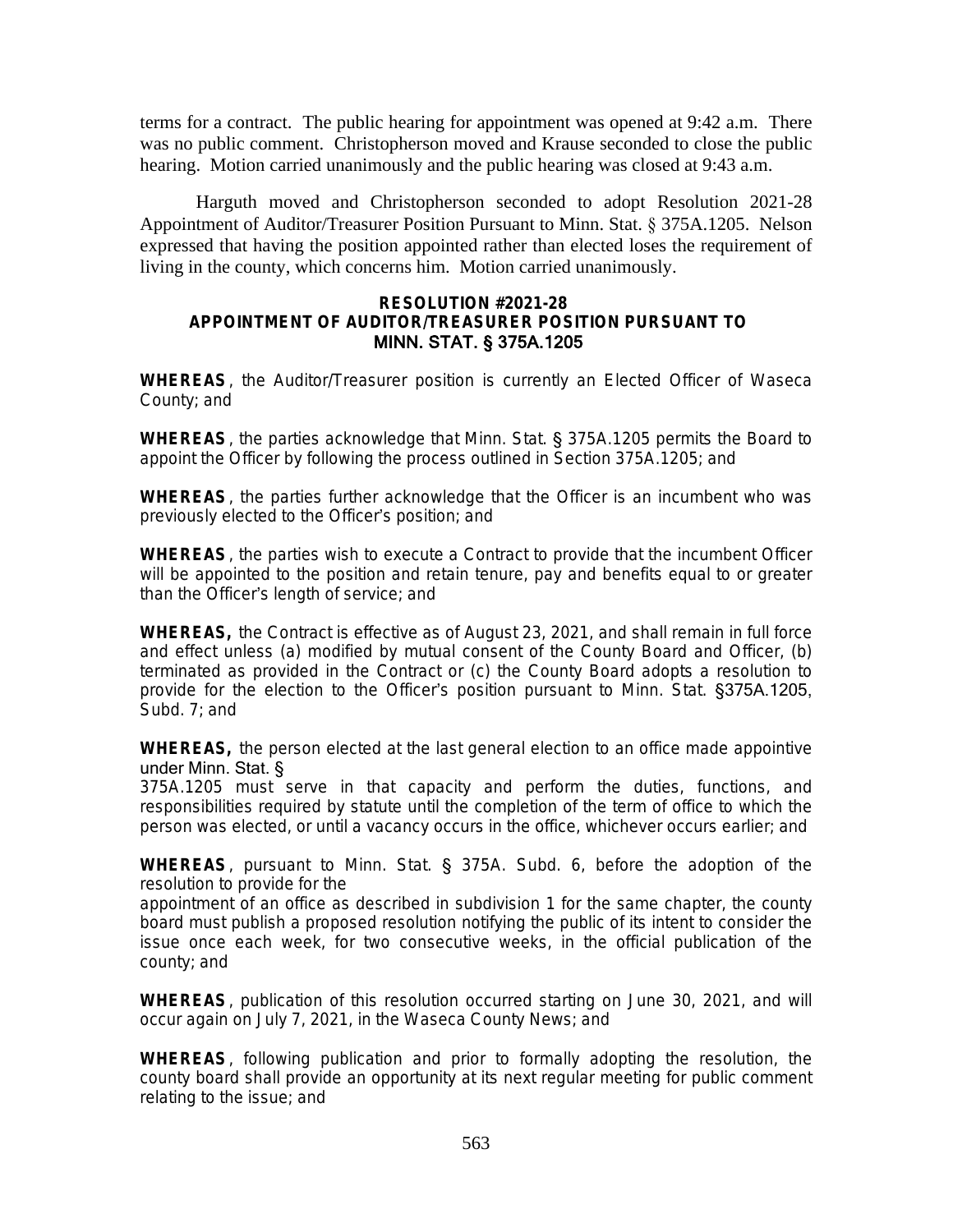**WHEREAS**, after the public comment opportunity, at the same meeting or a subsequent meeting, the county board of commissioners may adopt a resolution that provides for the appointment of the office or offices as permitted in this section; and

**WHEREAS**, the resolution must be approved by at least 80 percent of the members of the County Board upon which it may take effect 30 days after it is adopted.

**NOW, THEREFORE, BE IT RESOLVED** , the Waseca County Board of Commissioners appoints the Auditor/Treasurer position pursuant to Minn. Stat. § 375A.1205.

**BE IT FURTHER RESOLVED** , the Waseca County Board of Commissioners authorizes entering in a contract with Tamara J. Spooner that will become effective on August 23, 2021, and will retain all tenure, pay and benefits equal to or greater of her previously elected position.

**BE IT FURTHER RESOLVED** , the Waseca County Board of Commissioners may adopt a resolution in the future to provide for the election of an office that was made an appointed position pursuant to Minn. Stat. § 375A.1205, but not until at least three years after the office was made an appointed position.

Nelson moved and Harguth seconded to authorize entering into a contract between Waseca County and Tamara J. Spooner effective August 23, 2021. Motion carried unanimously.

Mark Leiferman, Planning & Zoning Director, gave an overview of property owned by The Marti Wilson Revocable Family Trust on the shore of St. Olaf Lake. The family is considering donation of the land to Waseca County. The Wilson Family has requested input regarding a potential donation of 3 parcels of land totally 3.69 acres (known as Tracts A, B & C).

At 10:23 a.m., a Public Hearing was opened for public comment to provide the Wilson family with information to assist them in their decision regarding the future of their property. Chair Malterer clarified for the public that Waseca County does not have a decision to make and they do not have any control over the property.

John Flor, Chairman of St. Olaf Lake Association, expressed that he believes the St. Olaf Lake Association is the more proper recipient than the county.

William Hacker questioned the intention for future use if the property is donated. Mr. Hacker feels that the association of members that live on the lake and would be better able to manage the property.

Julie Espe, Secretary of the St. Olaf Lake Association, is in favor of the lake association being the recipient. Ms. Espe is opposed to a walking path that would go through her property.

Rick Schultz stated that the association would be the best caretaker of the property, government works best when people with the highest stakes, take care of things.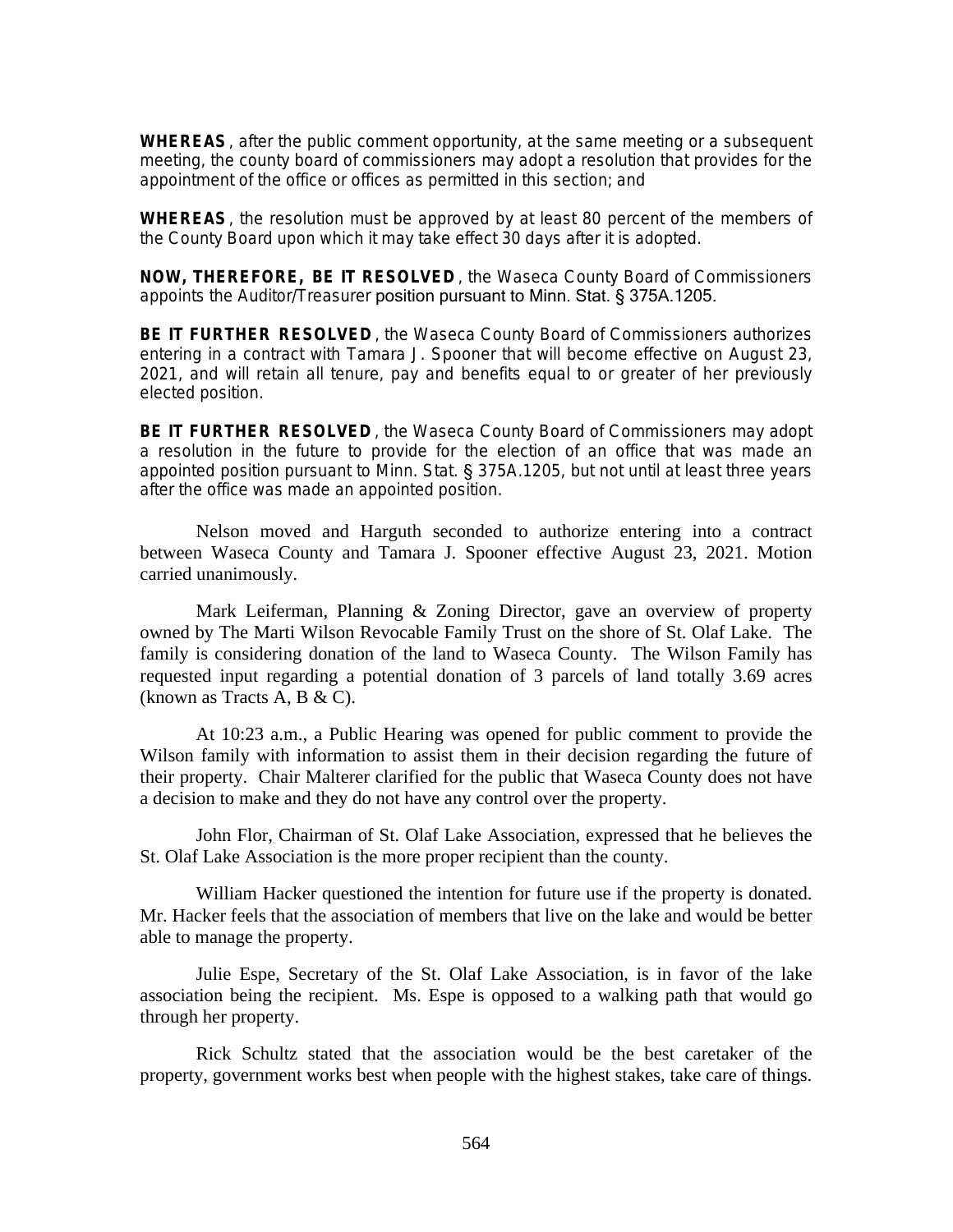Ginger Tune feels the lake association should have the property.

Jeff Nelson, owner of the property east of Wilson property, expressed concern about losing access to his property and hopes the property will go to the association.

Commissioner Christopherson requested it be noted that everyone in attendance at the meeting are in favor of the Wilson property going to the lake association.

Krause moved and Christopherson seconded to close the public hearing at 10:39 a.m. Motion carried unanimously.

Michael Johnson, County Administrator, shared the following concerns that were expressed to him outside of the meeting:

Steve Schroeder was unable to attend the meeting, but expressed concerns about the lake association having ownership and the cost of ongoing maintenance.

Wayne & Karen Nielsen shared concerns about costs and maintenance.

Skip and Pamela Hein expressed concern about costs and maintenance and feel the St. Olaf Lake Association would not have the resources to cover the ongoing maintenance.

All of the correspondence shared with Mr. Johnson expressed concern over the road and the cost of maintenance, but all want to see continued conservation of the area.

Commissioner Christopherson stated that all of the information and/or concerns are good to know if a decision does come to the Board of Commissioners. Christopherson also thanked everyone for attending the meeting and stated that in his opinion, the lake association would be the best recipient.

Commissioner Nelson shared that there could possibly be some legacy grants available to help the association with the costs. Nelson is not in favor of a bike path going through everyone's lot.

Commissioner Harguth stated that he thinks the lake association is best suited to handle the guiding principles.

Chair Malterer was contacted by Stephanie and Scott Oxley, who have similar concerns about costs for maintenance and upkeep if the land is gifted to the association. They also expressed concern about non-uniformity of the opinions of the members of the association.

Chair Malterer was also contacted by Gary Johnson. Mr. Johnson is a proponent of the lakes association being the recipients of the donated land.

Chair Malterer expressed appreciation for all of the information, which seems to point to conserving lakeshore, but stressed that the County Board has no decision to make at this time.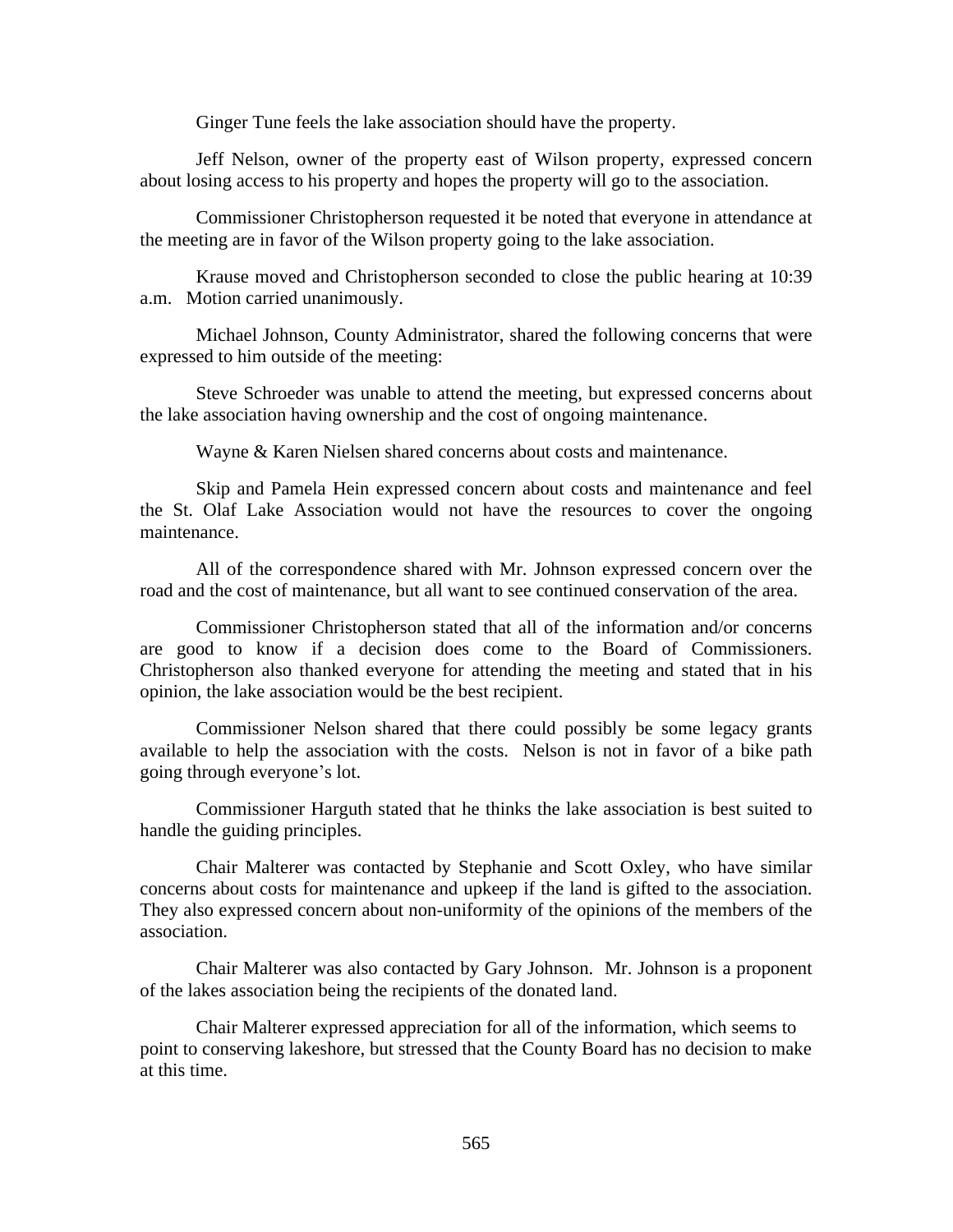Jon Schiro, Court Services Director, presented contracts for defense attorney services. The contract is basically a renewal with slight changes due to end of current funding, but future funding will be coming from State Judicial System after July 31, 2021. Nelson moved and Krause seconded to approve the contracts as presented. Motion carried unanimously.

Michael Johnson, County Administrator, requested consideration of quotes for a Courthouse reconstruction project. Brian Tomford, Buildings & Grounds Director, secured quotes from four architects. With consideration of the historic building; cost/benefit ratio; different firms having different approaches, staff recommended Oleson & Hobbie with a quote for design services in the amount of \$31,455.00. It was noted that county staff can do the demo work in 2-3 days. Material costs are unknown and material supplies make the timeline unknown. Staff is seeking approval to proceed with the project in an amount not to exceed \$750,000.00. There will not be an impact to the levy for this project.

Krause moved to move the requests as a slate, proceeding with Oleson & Hobbie Architects in the amount of \$31,455.00 and the full project not to exceed \$750,000.00. Motion died for lack of a second.

Christopherson moved and Nelson seconded to accept the bid from Oleson & Hobbie to provide architectural services for Courthouse renovations in the amount of \$31,455.00. Motion carried unanimously.

Christopherson moved to table setting the estimated cost of renovations to the next meeting. Motion died for lack of a second.

Nelson moved and Harguth seconded to approve moving forward with the renovation project in an amount not to exceed \$500,000.00 without further approval from the Board. Motion carried unanimously.

Melissa Sexton, HR Director; presented a recommendation for reorganization of the Auditor/Treasurer and Recorder's Offices effective August 1, 2021, with the Director position becoming effective August 23, 2021. Christopherson moved and Harguth seconded to adopt Resolution #2021-30 approving the reorganization of the Auditor/Treasurer and Recorder's Offices. Motion carried unanimously.

## **RESOLUTION # 2021-30**

**WHEREAS**, Waseca County committed to deliver quality services for the people of Waseca County; and

**WHEREAS**, Waseca County continuously evaluates service delivery systems in order to maximize efficiency and enhance customer service; and

**WHEREAS**, Waseca County recently assessed services provided by the offices of Auditor/Treasurer and Recorder; and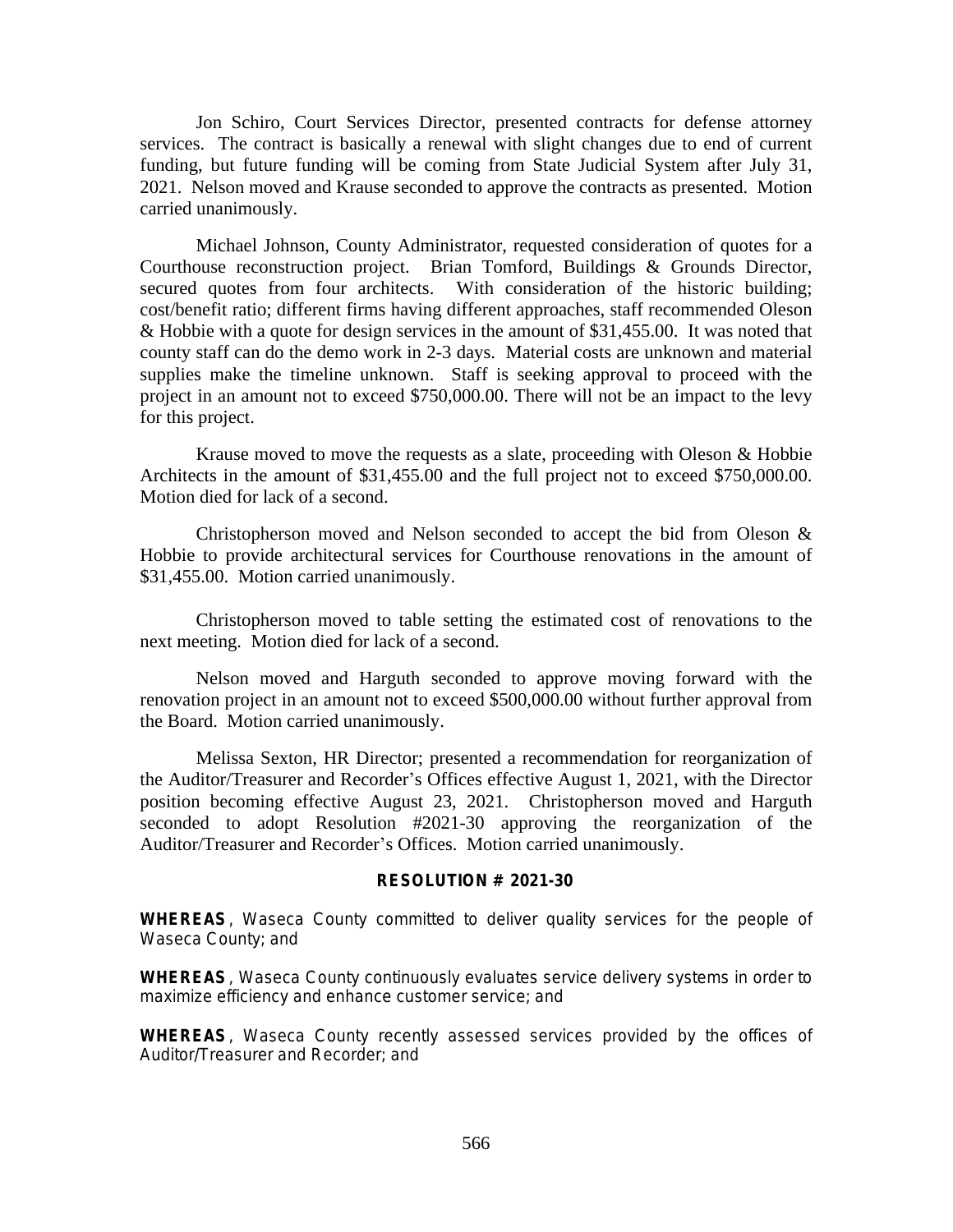**WHEREAS**, the assessment identified areas where organizational changes can be made which will improve and streamline services provided by these offices; and

**WHEREAS**, the study suggested the creation of a Property and Elections Services Division consisting of the Auditor/Treasurer and Recorder offices; and

**WHEREAS**, the Waseca County Administrator and Human Resource Director, in partnership with Auditor/Treasurer and Recorder, have prepared a recommendation for reorganization as follows:

- Create a Property and Election Services Division
- Include the Recorder and Auditor/Treasurer Departments in the new Division.
- Include Human Resources and Planning & Zoning in process improvements but not the organizational structure change.
- Finalize organizational chart once process improvements and cross training is complete.
- HR Director support the department heads in the implementation process.
- County Administrator to assist in concept design to create work space that best fits the effective delivery of service and utilize the Building Maintenance Director to oversee the project.

**WHEREAS**, the Waseca County Board of Commissioners participated in the organizational study and supports the recommendations.

**NOW THEREFORE BE IT RESOLVED** , that the Waseca County Board of Commissioners establishes a Property and Elections Services Division consisting of the Auditor/Treasurer and Recorder offices effective August 1st, 2021.

Jim Kollar, Public Works Director/County Engineer, requested awarding Contract #812108 for Aggregate Surfacing-North to Timm's Trucking, the only bid for the project. Krause moved and Nelson seconded to award the bid to Timm's Trucking in the amount of \$139,859.20. Motion carried unanimously.

Jim Kollar, Public Works Director/County Engineer, requested awarding Contract #812109 Aggregate Surfacing-South to Timm's Trucking, the only bid for the project. Harguth moved and Christopherson seconded to award the bid to Timm's Trucking in the amount of \$139,019.16. Motion carried unanimously.

Jim Kollar, Public Works Director/County Engineer, requested awarding Contract #812110 for CSAH 15 culvert replacement to Heselton Construction, LLC, the lowest responsible bid for the project. Christopherson moved and Krause seconded to award the bid to Heselton Construction in the amount of \$312,885.90. Motion carried unanimously.

Michael Johnson, County Administrator, recommended the appointment of Kim Kroeger-Babcock, to the County Extension Committee. Harguth moved and Christopherson seconded to approve the appointment. Motion carried unanimously.

Michael Johnson, County Administrator, requested to enact a Proclamation of Waseca County Staff Appreciation Day. Harguth moved and Christopherson seconded to adopt Resolution #2021-29 Proclaiming June 27, 2021 Waseca County Staff Appreciation Day. Motion carried unanimously.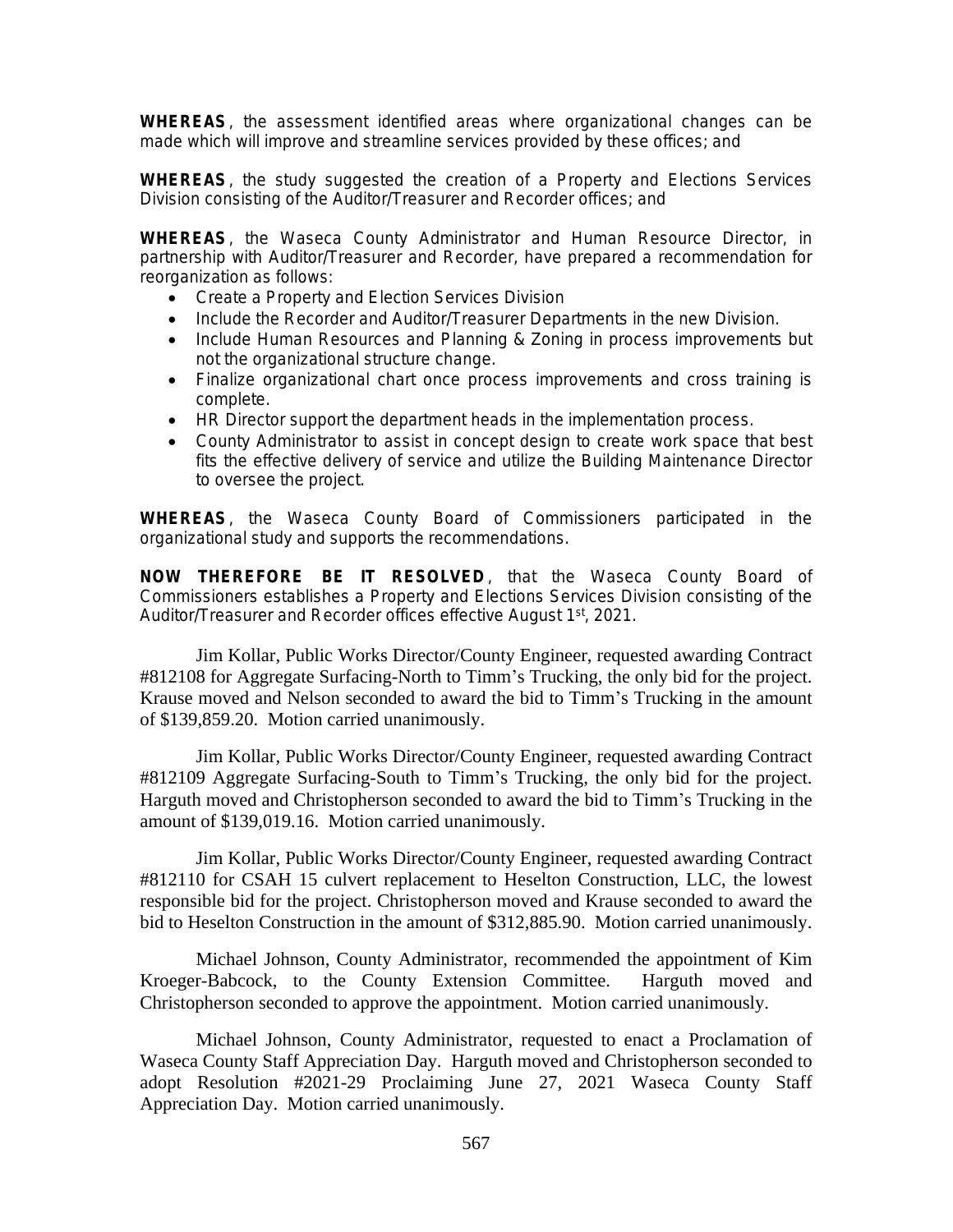## **RESOLUTION 2021-29 PROCLAMATION OF WASECA COUNTY STAFF APPRECIATION DAY**

**WHEREAS**, county staff serve as the cornerstone of this community, dedicating their time, skills, and expertise for the benefit of their neighbors; and

**WHEREAS**, county staff went beyond expectations, taking on personal risks, to continue delivering essential services to the citizens of our county during the COVID-19 pandemic; and

**WHEREAS**, in addition to their regular duties, many county staff were called upon and accepted new and challenging responsibilities during the pandemic such as expediting the distribution of thousands of dollars in economic recovery appropriations, empowering the survival of our local business community; successfully managing a deluge of mail-in ballots in an unprecedented federal election; and, retooling local public health education outreach to flatten the curve; and

**WHEREAS**, although the state has turned the corner on the COVID-19 pandemic, county staff continue their exemplary work, assisting with recovery through vaccination roll outs and preparing for the American Rescue Plan's multi-year recovery effort; and

**WHEREAS**, the work of county staff over the past year and a half have kept the doors of the county open and our community safer, healthier, and productive throughout months of unprecedented global transition; and

**WHEREAS**, President Sve and the Board of the Association of Minnesota Counties requested the Office of Governor Walz and Lt. Governor Flanagan to proclaim July 27, 2021 as County Staff Appreciation Day and their request was granted;

**NOW, THEREFORE, BE IT RESOLVED** we, the Waseca County Board of Commissioners, proclaim July 27, 2021, as County Staff Appreciation Day and extend our thanks to the staff of our county and express deep gratitude for their commitment to excellence in public service during the COVID-19 pandemic.

Michael Johnson, Administrator, provided updates on recent activities, legislative priorities and 2021 budget.

Human Resource Announcements were shared.

Commissioner Malterer shared information from the NACO Conference.

Having no further county board business, Harguth moved and Christopherson seconded the motion to adjourn the meeting. Motion carried unanimously and meeting adjourned at 12:27 p.m.

> DeAnne Malterer, Chairperson Waseca County Board of Commissioners

\_\_\_\_\_\_\_\_\_\_\_\_\_\_\_\_\_\_\_\_\_\_\_\_\_\_\_\_\_\_\_\_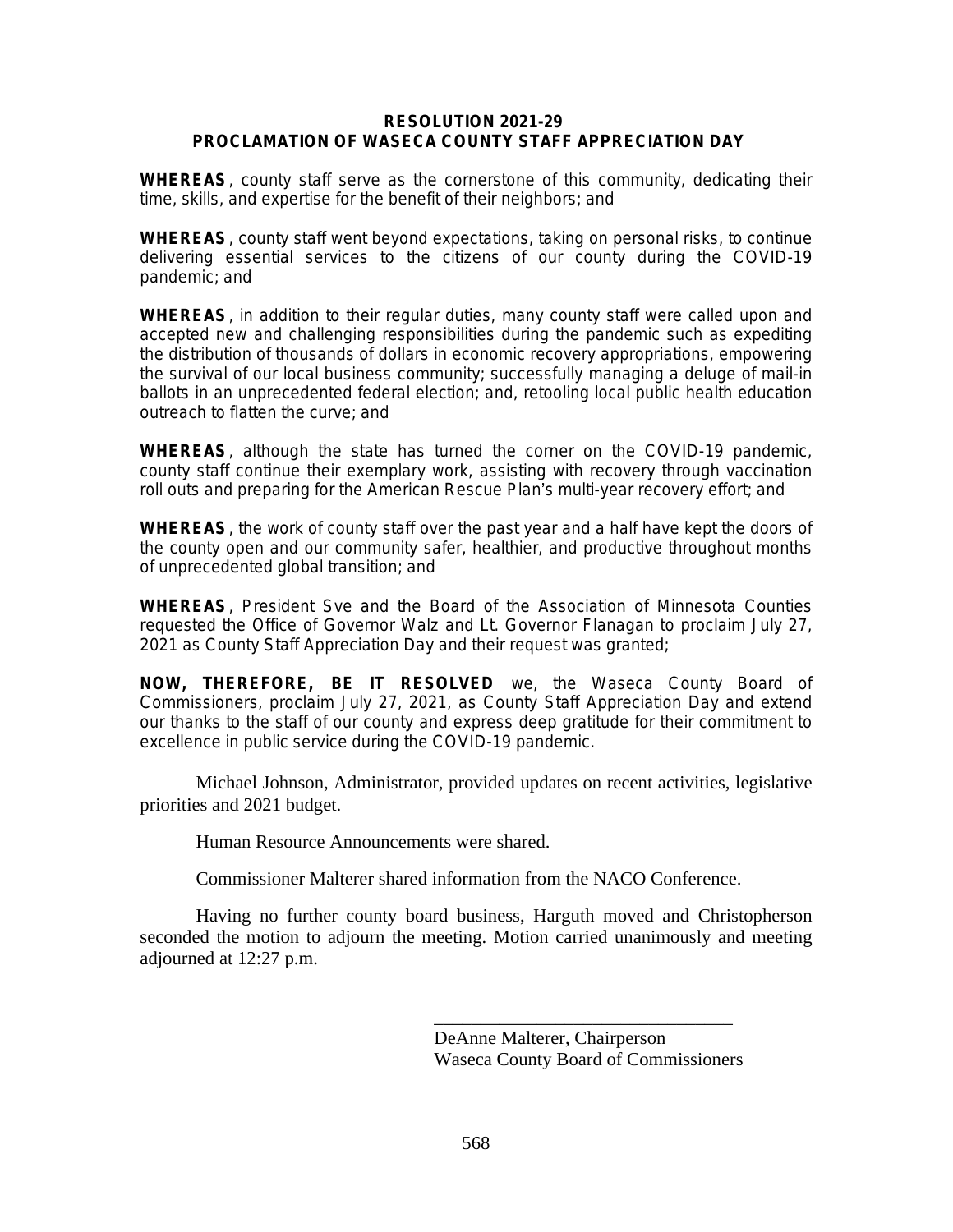ATTEST:

Tamara J. Spooner, Clerk Waseca County Auditor/Treasurer

\_\_\_\_\_\_\_\_\_\_\_\_\_\_\_\_\_\_\_\_\_\_\_\_\_\_\_\_\_

The following bills were audited and allowed:

| A.H. HERMEL COMPANY                       | 494.36    |
|-------------------------------------------|-----------|
| <b>AAA STRIPING SERVICE</b>               | 8,230.23  |
| ADVANCED CORRECTIONAL HEALTHCARE INC      | 3,261.14  |
| <b>AMANDA PFLUEGER</b>                    | 252.00    |
| ANCOM COMMUNICATIONS INC                  | 2,720.00  |
| ANY WAY YOU WANT IT MOVING                | 300.00    |
| APG MEDIA OF SOUTHERN MN LLC              | 130.90    |
| APH STORES, INC.                          | 453.65    |
| <b>ASSOC OF MN COUNTIES</b>               | 140.00    |
| <b>BAKER TILLY LLP</b>                    | 9,640.00  |
| <b>BARBARA J. BUKER</b>                   | 205.60    |
| <b>BAUER BUILT INC</b>                    | 1,102.00  |
| <b>BLAIR NELSON</b>                       | 49.28     |
| <b>BOCKS SERVICE INC</b>                  | 241.50    |
| <b>BRAUN INTERTEC CORP</b>                | 2,200.00  |
| <b>BUDACH IMPLEMENT INC</b>               | 65.98     |
| <b>CAPITAL ONE</b>                        | 102.40    |
| <b>CHRISTENSEN TIRE &amp; AUTO REPAIR</b> | 5,107.80  |
| CONTINENTAL RESEARCH CORPORATION          | 983.59    |
| <b>DEANNE MALTERER</b>                    | 64.74     |
| <b>DEML FORD INC</b>                      | 408.54    |
| DENNISON TECHNOLOGY GROUP                 | 708.83    |
| <b>DONAHUE ELECTRIC LLC</b>               | 100.00    |
| <b>DOUGLAS CHRISTOPHERSON</b>             | 127.68    |
| ENVIRONMENTAL SYSTEMS RESEARCH INST INC   | 55,000.00 |
| <b>EXPRESS CARE INC</b>                   | 37.79     |
| <b>EXPRESS SERVICES INC</b>               | 1,162.91  |
| FIRST NATIONAL BANK 6946                  | 548.75    |
| FIRST NATIONAL BANK 9655                  | 500.00    |
| FIRST NATIONAL BANK OMAHA 7265            | 334.01    |
| <b>FIRST NATIONAL BANK 8194</b>           | 18.51     |
| FIRST NATIONAL BANK OMAHA                 | 60.00     |
| FIRST NATIONAL BANK OMAHA 9296            | 425.22    |
| FIRST NATIONAL BANK OMAHA 0710            | 1,237.55  |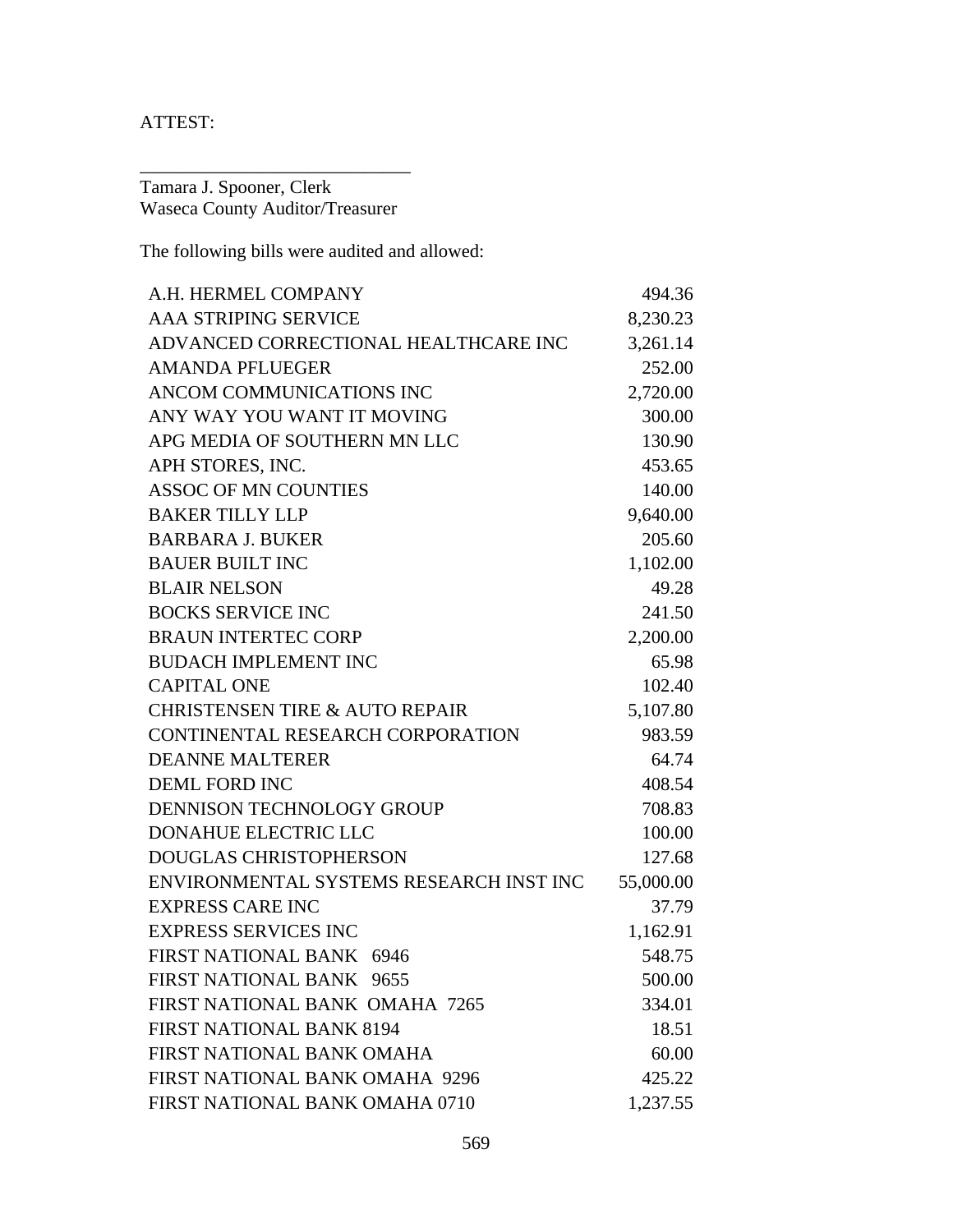| FIRST NATIONAL BANK OMAHA 1325         | 67.83     |
|----------------------------------------|-----------|
| FIRST NATIONAL BANK OMAHA 2173         | 225.00    |
| FIRST NATIONAL BANK OMAHA 3979         | 19.32     |
| FIRST NATIONAL BANK OMAHA 4404         | 29.91     |
| FIRST NATIONAL BANK OMAHA 4986         | 1,196.82  |
| FIRST NATIONAL BANK OMAHA 5215         | 819.77    |
| <b>FIRST NATIONAL BANK OMAHA 5295</b>  | 82.57     |
| FIRST NATIONAL BANK OMAHA 5348         | 40.02     |
| FIRST NATIONAL BANK OMAHA 5640         | 2,445.90  |
| FIRST NATIONAL BANK OMAHA 6171         | 134.04    |
| FIRST NATIONAL BANK OMAHA 6742         | 38.26     |
| FIRST NATIONAL BANK OMAHA 6755         | 186.63    |
| FIRST NATIONAL BANK OMAHA 7236         | 515.00    |
| FIRST NATIONAL BANK OMAHA 8006         | 23.85     |
| FIRST NATIONAL BANK OMAHA 8263         | 38.44     |
| FIRST NATIONAL BANK OMAHA 8264         | 728.70    |
| FIRST STATE TIRE RECYCLING             | 7,125.07  |
| <b>FREMAREK INC</b>                    | 1,734.39  |
| <b>GALE-TEC ENGINEERING INC</b>        | 5,594.50  |
| <b>HARLANDS TIRE &amp; AUTO CENTER</b> | 665.80    |
| <b>IDENTISYS, INC</b>                  | 75.02     |
| <b>INNOVATIVE OFFICE SOLUTIONS LLC</b> | 1,347.30  |
| <b>JOBS PLUS INC</b>                   | 185.30    |
| <b>JOHN DEERE FINANCIAL</b>            | 1,034.53  |
| <b>JONES HAUGH &amp; SMITH</b>         | 4,124.19  |
| <b>KNXR-FM</b>                         | 450.00    |
| <b>LEON SCHOENROCK</b>                 | 95.68     |
| <b>MARK SOMMERS</b>                    | 90.42     |
| <b>MARVIN PEARSON</b>                  | 94.34     |
| <b>MATHESON</b>                        | 72.81     |
| MEI TOTAL ELEVATOR SOLUTIONS           | 430.55    |
| <b>MESSICK LAW PLLC</b>                | 320.00    |
| METRO FIBERNET LLC                     | 252.25    |
| MICHAEL JOHNSON                        | 61.38     |
| MIDWEST MONITORING & SURVEILLANCE      | 607.75    |
| MN BUREAU OF CRIMINAL APPREHENSION     | 510.00    |
| MN COUNTIES COMPUTER COOP              | 18,741.64 |
| MN DEPT OF LABOR & INDUSTRY-ST PAUL    | 30.00     |
| MN DEPT OF TRANSPORTATION              | 300.00    |
| <b>MN SUPPLY CO</b>                    | 177.12    |
| MN VALLEY COUNCIL OF GOVTS             | 266.00    |